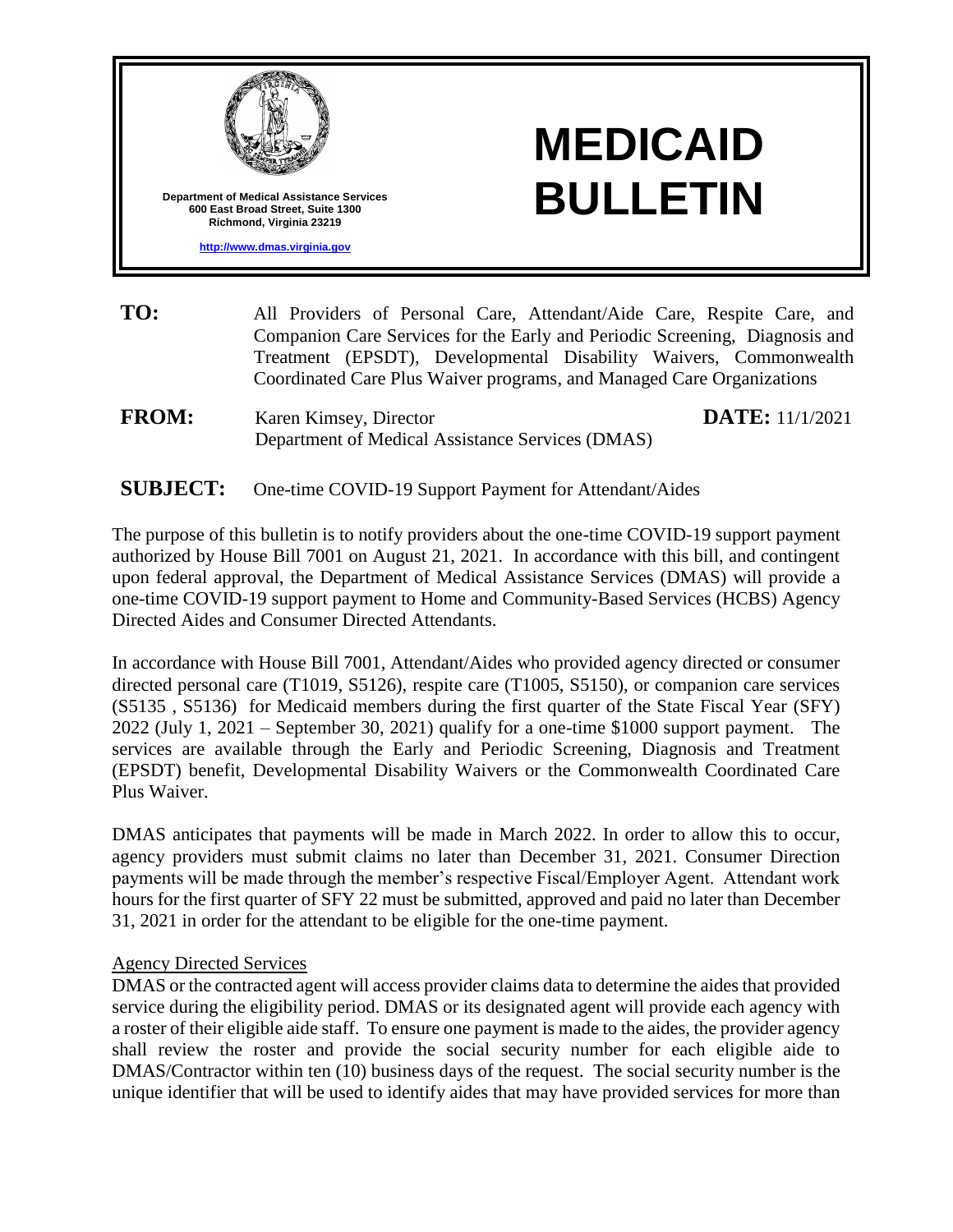Medicaid Bulletin: Federal Public Health Emergency Extended Until January 16, 2021 11/01/2021 Page 2

one agency or through consumer direction. The employee information provided to DMAS/Contractor is considered confidential personally identifiable information (PII) and appropriate safeguards will be established to ensure the security of the information. Additional information will be provided to detail how the agency provider will receive and return the aide roster. DMAS/Contractor will send a final roster of aides that should receive the payment from the agency.

Each provider agency will receive funds to provide the \$1,000 payment to each of the aides included in the final roster. The agency shall be responsible for providing the payment directly to the aides, withholding any applicable payroll taxes. Funds to support the provider agency in the payment of employer taxes and administrative costs will be added to each payment.

### **Consumer Direction**

CD payments will be made through the member's respective Fiscal/Employer Agent. This process will occur automatically and there are no additional steps need to be taken by the member, employer of record, attendant, or services facilitator in order for the attendant to receive the onetime payment.

## **Further Information**

DMAS will provide additional information as it is available to further clarify the process.

| <b>PROVIDER CONTACT INFORMATION &amp; RESOURCES</b>                                                                                                                                                                                            |                                        |  |
|------------------------------------------------------------------------------------------------------------------------------------------------------------------------------------------------------------------------------------------------|----------------------------------------|--|
| Virginia Medicaid Web Portal<br><b>Automated Response System (ARS)</b><br>Member eligibility, claims status,<br>payment status, service limits, service<br>authorization status, and remittance<br>advice.                                     | www.virginiamedicaid.dmas.virginia.gov |  |
| <b>Medicall (Audio Response System)</b><br>Member eligibility, claims status,<br>payment status, service limits, service<br>authorization status, and remittance<br>advice.                                                                    | 1-800-884-9730 or 1-800-772-9996       |  |
| <b>KEPRO</b><br>Service authorization information for<br>fee-for-service members.                                                                                                                                                              | https://dmas.kepro.com/                |  |
| <b>Provider Appeals</b><br>DMAS launched an appeals portal in<br>2021. You can use this portal to file<br>appeals and track the status of your<br>appeals. Visit the website listed for<br>appeal resources and to register for the<br>portal. | https://www.dmas.virginia.gov/appeals/ |  |